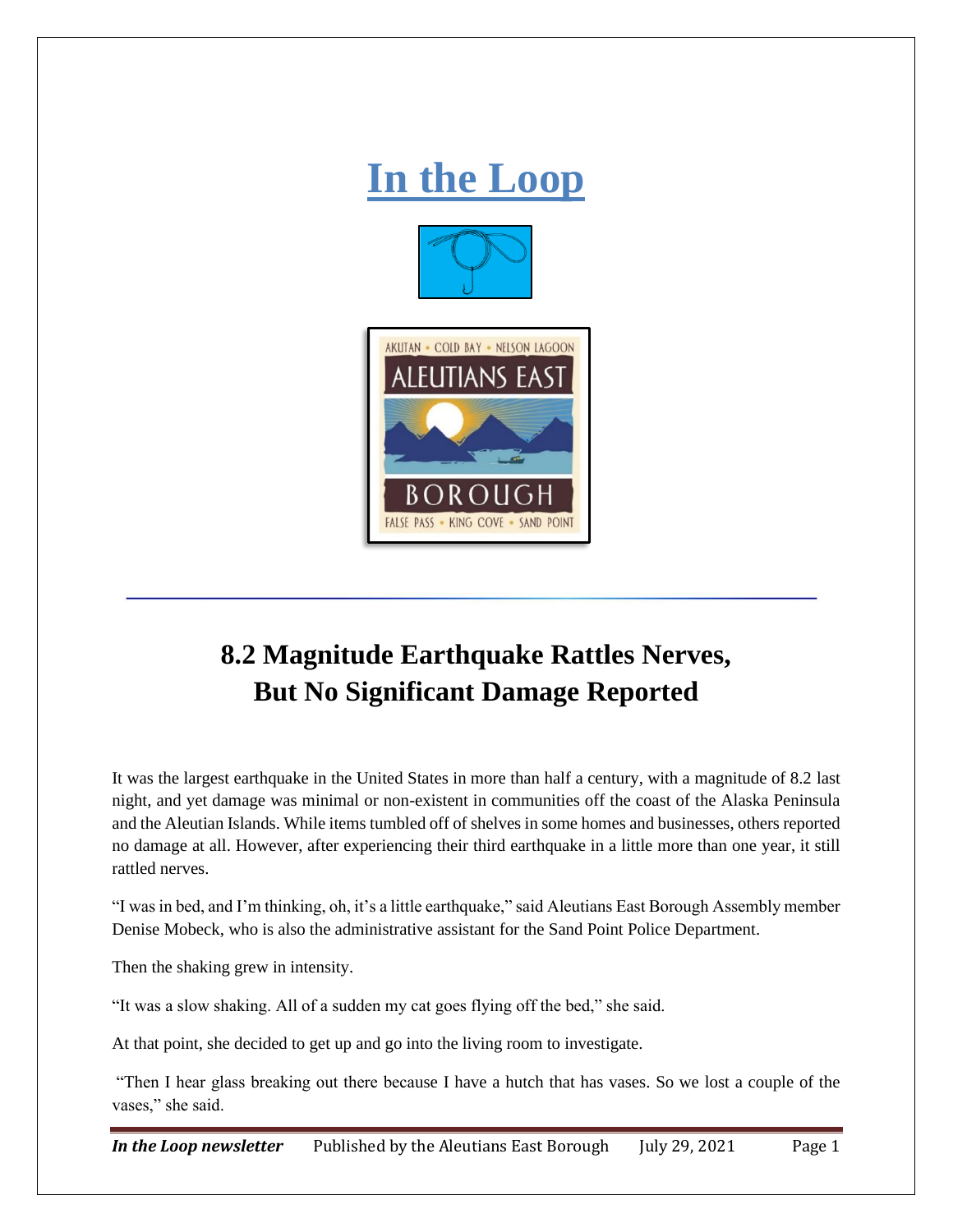Mobeck also noticed items that fell off a shelf and onto the ground. As she surveyed the damage, she waited.

"I'm just watching everything swaying, and thinking to myself, when is this going to stop? It seemed to go on for a while," she said.

The U.S. Geological Survey said the quake hit 56 miles southeast of Perryville and was about 29 miles below the surface of the ocean. Sand Point Police Chief Dave Anderson had just gone to bed after flying into the community from Seattle earlier that afternoon when the earthquake struck.

"I was thinking, oh, it's not that bad," he said. "If this had been the first time I had experienced this, I might have had a little adrenaline going."

Then he got up to check and see whether there was a tsunami alert. Sure enough, there was. The tsunami warning for Alaska covered 1,000 miles, extending from Prince William Sound to Samalga Island, near the end of the Aleutian Islands.

King Cove City Administrator Gary Hennigh was in Kodiak for a conference when the earthquake struck.

"It was pretty intense with the nonstop sirens and most everyone evacuating to the high school," he said.

In King Cove, Fire Chief Chris Babcock was watching TV with his wife when the bed started shaking.

"I told my wife, I think we're having an earthquake. She said, no, no. I think it's just the boys," he said.

Babcock could hear his boys talking loudly in another room and acting concerned.

"I got up and told her, no, honey, we're having an earthquake. I've got to go to work."



**Nearly 400 people evacuated to the King Cove School. Photo by Paul Barker.**

Babcock waited.

"I was thinking, man, is it going to get worse or something? Then it stopped. It didn't feel as strong as the one that we had in July and October of last year, but it seemed like it lasted a lot longer," he said. "It felt like it was kind of a wave action. There really wasn't any damage or anything out of place."

As Babcock was heading to work, he noticed employees from Peter Pan Seafoods were already evacuating to higher ground.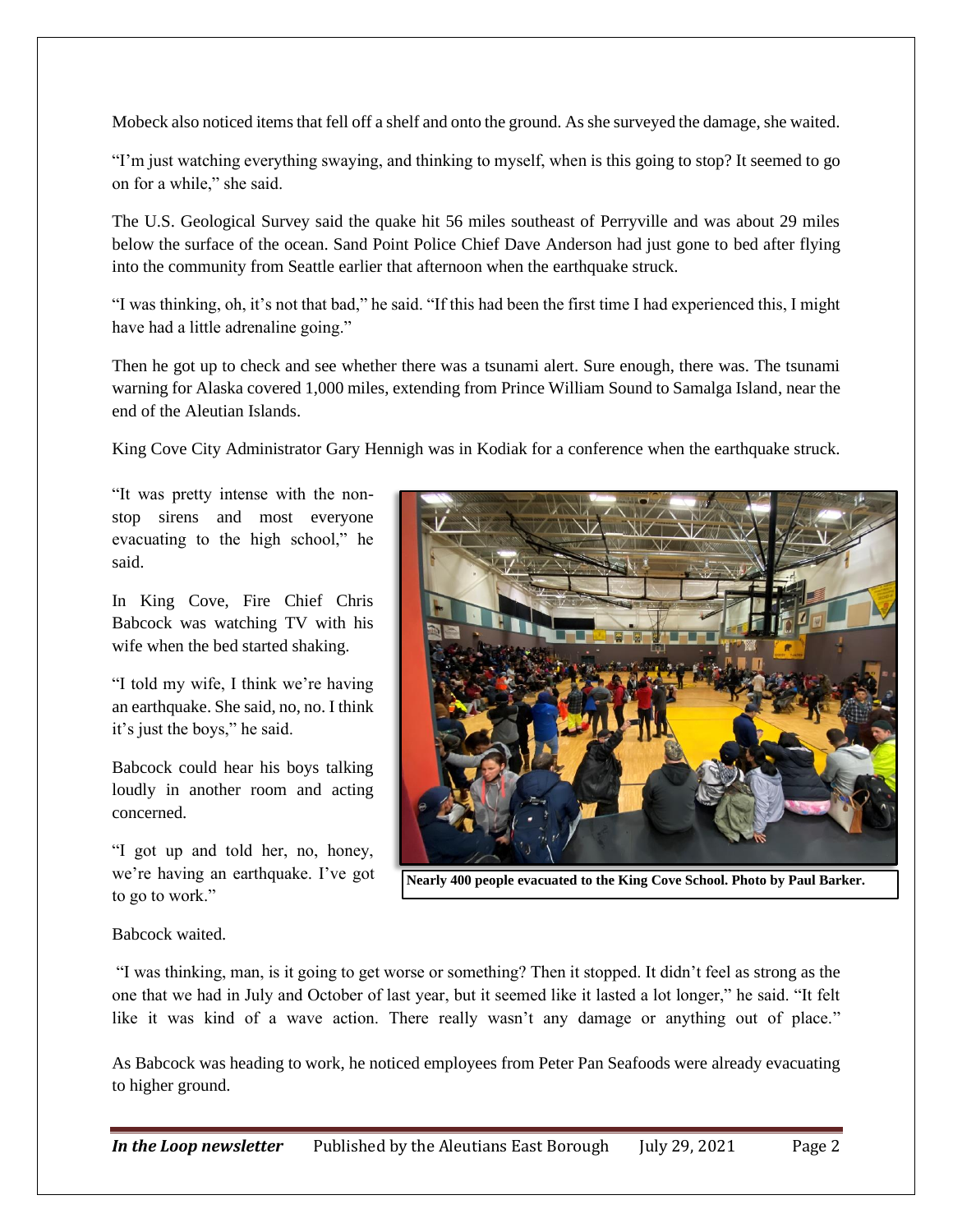"I started the tsunami warming siren. Everybody arrived at the school within about 45 minutes after the initial warning," he said.

King Cove School Principal Paul Barker said about 400 people gathered at the school.

"It could not have gone smoother," Barker said.



**significance. Photo by Chris Babcock**

Meanwhile, Babcock was checking the tides on a NOAA website.

"I was checking both King Cove and Sand Point, and I wasn't seeing anything of any significance," he said.

In Sand Point, Denise Mobeck went down to the clinic where the tsunami alarm is located, and manually turned it on. At that point, she saw some people driving up the hill.

"People were driving around, looking for any damage," she said. "The officers were also going around downtown to make sure people were notified."

Nearly 200 people gathered at the Sand Point School.

"It was quite orderly. The public knows how to respond to this," said Police Chief Anderson.

The National Tsunami Warning Center canceled the warnings early this morning.

Sand Point Administrator Jordan Keeler called around to see if anyone had anything to report.

"No apparent damage this morning after city employees did their checks," he said. "There were no injuries reported."

Some people were very surprised that this earthquake, with a magnitude of 8.2, didn't feel nearly as strong as two earthquakes last year, one in October (7.6 magnitude) and another in July (7.8 magnitude). The July 2020 earthquake caused damage to Sand Point's old dock and to the road leading to the harbor.



**Boats return to the King Cove Harbor after tsunami warnings were canceled. Photo by Chris Babcock.**

"This one was quite different compared to the quakes last year," Anderson said. "Last night's earthquake wasn't nearly as violent. It was a stark difference. We were very fortunate."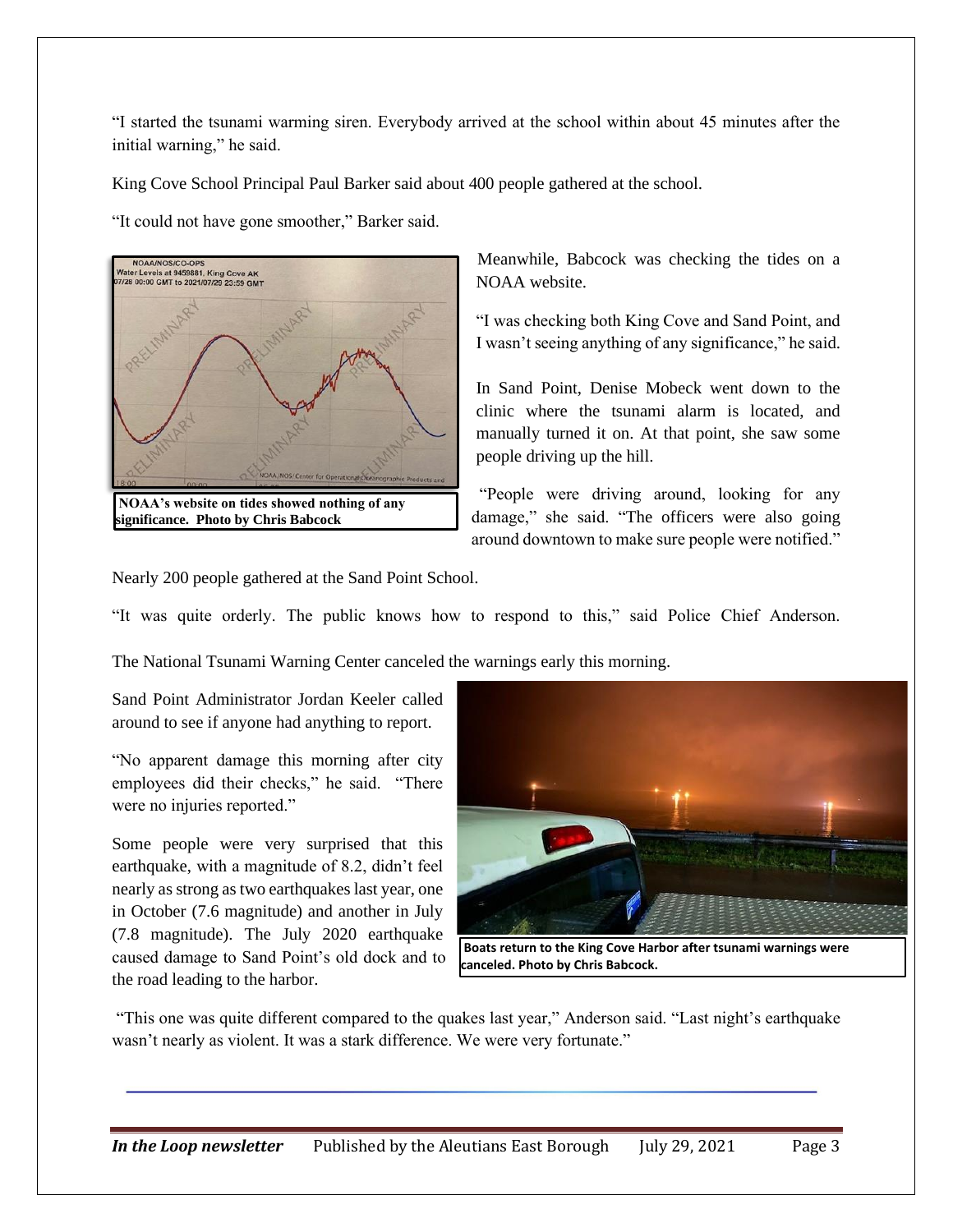## **U.S. Army Corps of Engineers to Finish Cleanup work of Tigalda Island near Akutan**

Tigalda Island, located about 33 miles away from Akutan, is often visited by birds and marine mammals, such as harbor seals, sea lions and sea otters. Animals, such as foxes and voles call Tiglada home, but otherwise, the island is uninhabited. However, starting today, this remote area will transform into a hub of activity for a short period of time. A small group of workers set up camp to get a project wrapped up which has historical ties to World War II.

Today (July  $29<sup>th</sup>$ ), field crews, authorized by the U.S. Army Corps of Engineers (USACE), began mobilizing to Tigalda to remove petroleum-contaminated soil, a project that has been years in the making. The southeast end of the island was a Formerly Used Defense Site (FUDS) associated with the former Aircraft Warning Service (AWS) Station radar facility, which became operational in 1944. The purpose of the AWS Station was to provide navigational and early warning support for military defense of the Aleutian Islands during World



War II. The AWS Station was comprised of a 14-building arrangement consisting of six Quonset hut barracks, a kitchen/mess facility, a storage warehouse, a radio building, a power house, radar van antenna structures, latrines and a pump house.



**Tiglada Island cliff site. Photo courtesy: USACE.**

"At Tigalda Bay, the depressions of a storage hut, several potential WWII tent/buildings and three radar outpost locations are evident," said Richard Ragle, FUDS Project Manager with the U.S. Army Corps of Engineers. "The AWS was abandoned in-place in 1945, although the radar equipment had already been removed in the fall of 1944."

Until recently, the island was managed by the U.S. Fish and Wildlife Service (USFWS) as part of the Alaska Maritime National Wildlife Refuge (AMNWR). Tigalda Island is now owned and managed by the Akutan

*In the Loop newsletter* Published by the Aleutians East Borough July 29, 2021 Page 4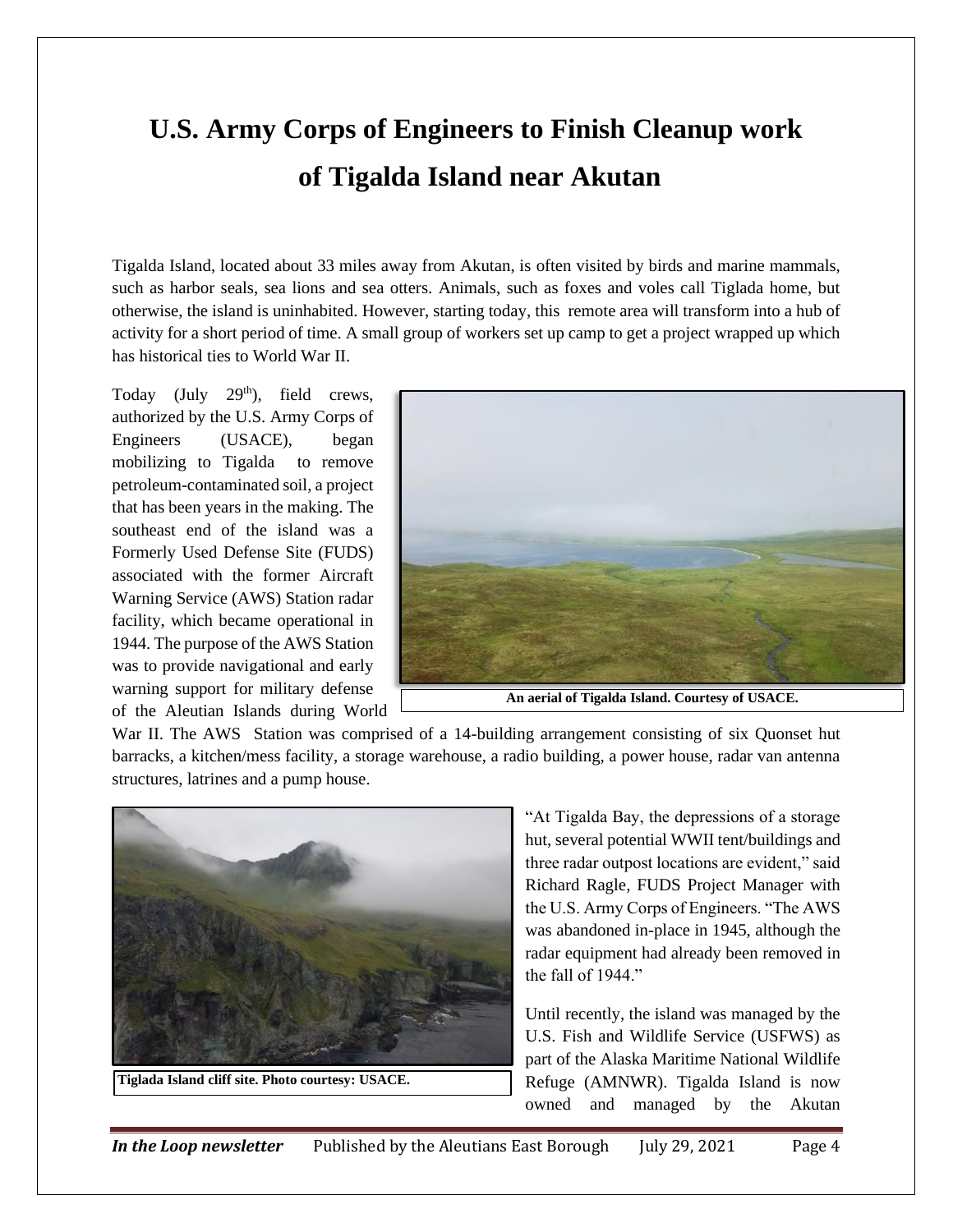Corporation, with the exception of the parcel of land around the AWS, which is still managed by the USFWS.

The field crews include two staff members from USACE, (a Quality Assurance Representative and an archaeologist) who will oversee the work performed by the contractor. The contractor, Ahtna Engineering Services will have approximately 6 to 8 staff members on site for the 2-week project.

A mini excavator will be flown by helicopter to the site. Excavations will occur at three former building locations that have soil contamination above Alaska Department of Environmental Conservation cleanup standards.



"Once excavated, the soil will be bagged, flown to a staging area at the head of Tigalda Bay, and then shipped offsite for disposal," Ragle said.

This is the last of many visits to Tigalda Island over the years. Site visits or environmental investigations were conducted in the 1970s, 1995, 1998, 1999, 2005 and in 2017.

"USACE had a contractor excavate contaminated soils by hand during the summer of 2018, but they were unable to remove sufficient contamination for the site to be closed," Ragle said.

*In the Loop newsletter* Published by the Aleutians East Borough July 29, 2021 Page 5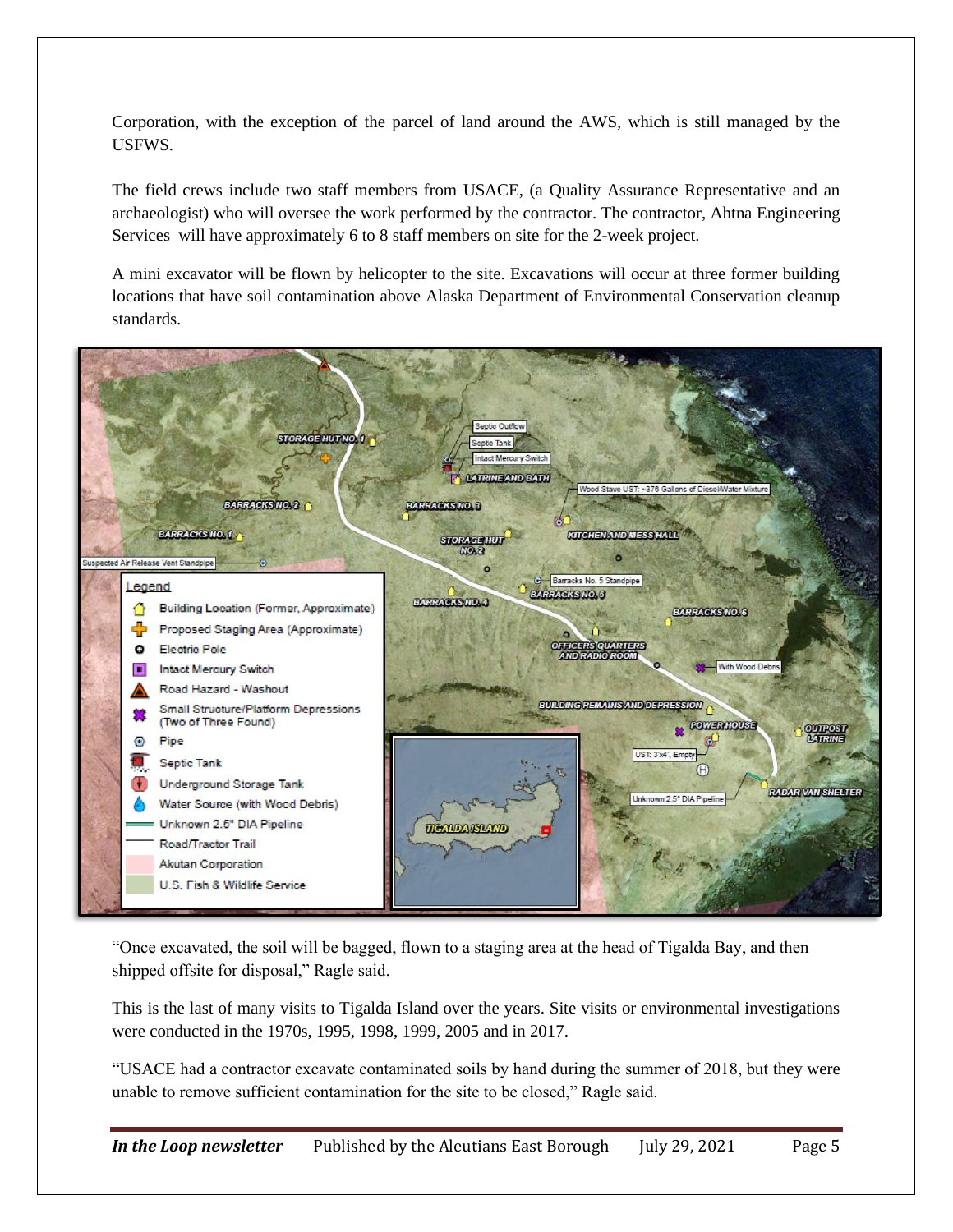This summer, USACE is planning to close this chapter of the site's history and help to improve the overall quality of the ecological environment.

"The goal of this contract is to remove sufficient material to meet the Alaska Department of Environmental Conservation Cleanup standards so that we can hopefully close the site after the summer 2021 removal action."

## **First-Ever Pink Rain Champagne Walk in Sand Point Attracts Large Number of Supporters**

On July 2<sup>nd</sup>, the residents of Sand Point painted the community pink in honor of Carlene J. Holmberg, who passed away a year ago from breast cancer. Grieving her loss has been a struggle for her family and friends. So while processing her loss, her daughter, Carmen Holmberg, decided to turn her grief into something positive.



**More than 91 people participated in the Pink Walk. Photo courtesy: Pink Rain Champagne.**

She organized a grassroots project and a Facebook page called Pink Rain Champagne, named after the three things her mother loved. That inspired a community-wide event, scheduled for July 2<sup>nd</sup>: a Pink Walk, BBQ and a Pink Party in her mom's honor.

"We always walked. It was just something my mom, the kids and I would do, so this was a way for me to honor her memory while grieving in a healthy way," Holmberg said.

The morning of the event, Holmberg posted a message to her mom on her Facebook page: "Today, we will be

turning Sand Point pink in your honor. I do love and miss you so much. I hope you're proud."

The community turned out for the event in force, wearing pink and sprinkling pink powder and glitter everywhere. About 91 people registered for the event, with more joining that day. Participants met for the Pink Walk met at the harbor, just past the bridge. From there, people paraded along the lower loop.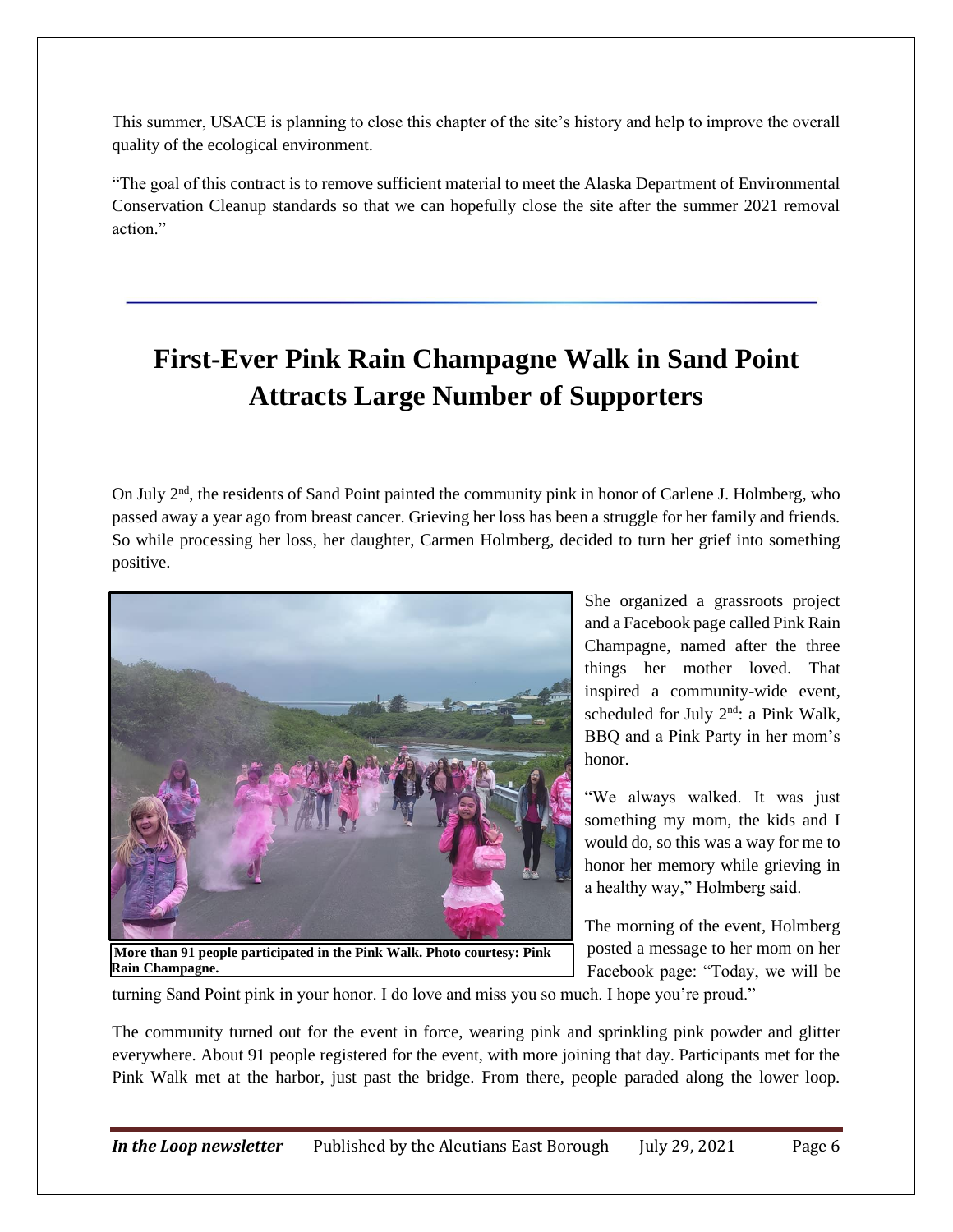"We had pink confetti shooters with powder in it. We had a couple of trucks and people in the back shooting out powder as we walked along the lower loop," she said.



The walk ended at the Gear Shed, where people could enjoy BBQ meals. A registration drawing and prize raffle followed the BBQ. That evening, the community (ages 21+) celebrated at the Pink Party. Holmberg was overwhelmed by the community's support. Besides those who purchased registrations for the event, businesses and individuals also donated cash, air miles and their time to help make Pink Rain Champagne's day a complete success.

**After the Pink Walk ended, participants enjoyed a barbecue meal. Photo courtesy: Pink Rain Champagne.**

"My mom always donated to

the local cancer fund and to the Baptist church," Holmberg said. "With Pink Rain Champagne, I will continue to donate to them in her name."

With the help of everyone who donated, Holmberg was able to donate \$5,000 to the cancer fund and \$2,000 to the Baptist church.

"I can't express enough how thankful I am for all the support to make Pink Rain Champagne's Pink Walk, BBQ and Pink Party a success," Holmberg said. "This was a wonderful way to pay tribute to my beautiful momma. I know she watched us as we painted the town pink. We are an amazing community, and I appreciate all the love and support."

If you'd like to subscribe to *In the Loop*, please email [ltanis@aeboro.org](mailto:ltanis@aeboro.org) .